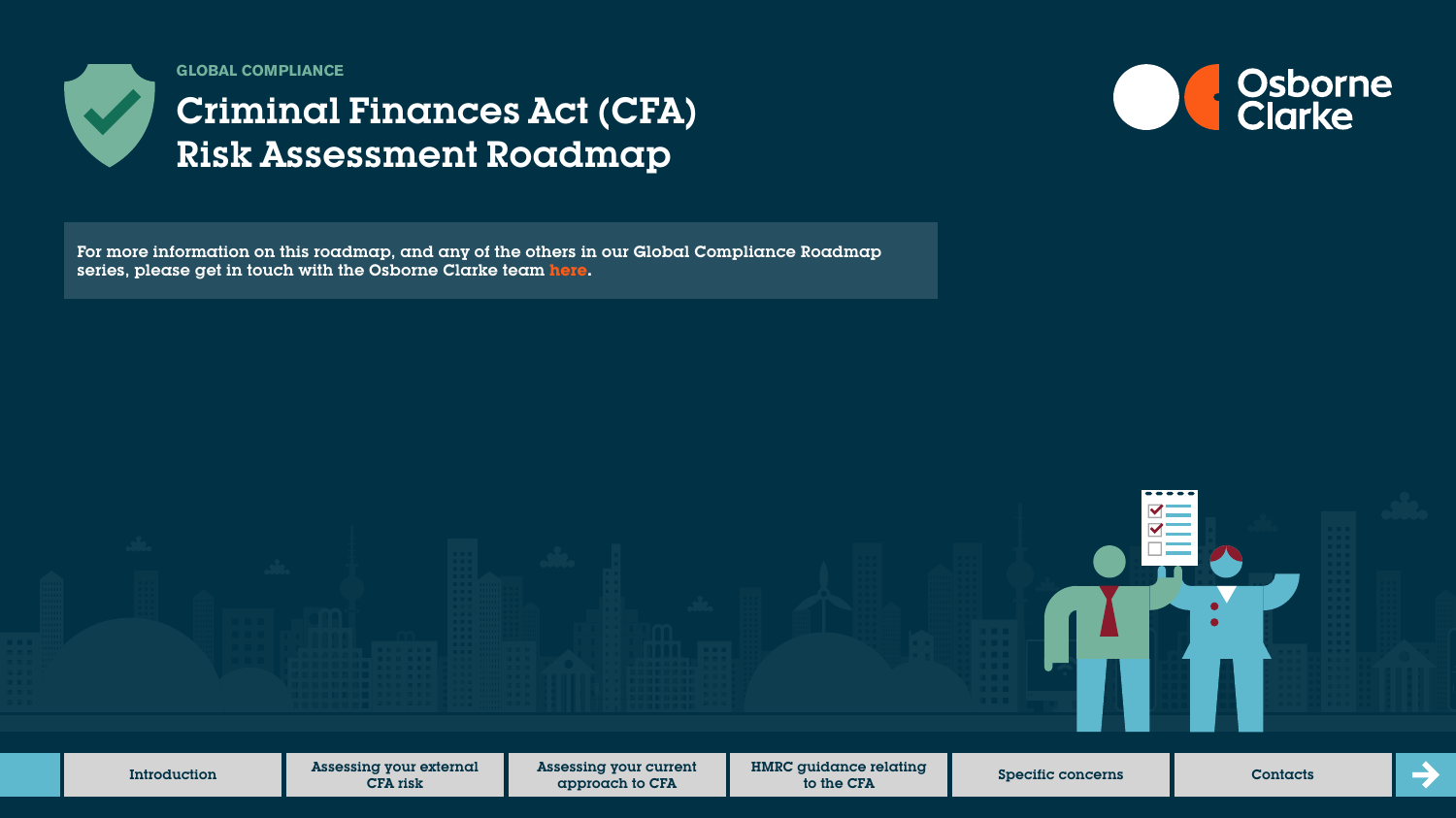### **Introduction**

The UK Criminal Finances Act 2017 ("CFA") enacted criminal corporate offences of failing to prevent the facilitation of tax evasion. It is a criminal offence if

- an associated person of a business
- facilitates tax evasion by a third party
- …and the business does not have in place "reasonable procedures" to prevent it

The offences are deliberately international in scope and cover evasion of UK and non-UK taxes, although detailed conditions apply to evasion of non-UK taxes. In practice any business with a connection to the UK should take reasonable preventative procedures in respect of its UK activities, whether the risk relates to evasion of UK or non UK taxes.

The offences are ones of strict liability, that is to say if all the conditions are satisfied then the business is criminally liable even if management did not know anything.

The only defence available is for the organisation to demonstrate that it had reasonable procedures in place to prevent the facilitation of tax evasion.

In order to implement reasonable prevention procedures an organisation needs first to conduct an objective and comprehensive risk assessment to identify any CFA risks that it may face.

The risk assessment should assess the nature and extent of an organisation's exposure to the risk of those who act for or on behalf of the organisation ("Associated Persons") – which includes employees but also anyone acting for or on behalf of the organisation – engaging in activity during the course of business to criminally facilitate tax evasion. The risk assessment is therefore primarily concerned with looking at risk that Associated Persons have the motive, opportunity and means to criminally facilitate tax evasion, and what reasonable prevention procedures can be introduced to prevent that occurring.

The risk assessment should not be viewed as a one off exercise, but should be repeated at regular intervals, including whenever there are significant changes in the business, for example acquiring a new business or changes to systems to ensure the procedures remain adequate.

Set out below is a 'road map' of questions designed to identify information, which will be relevant to the assessment of the CFA risks a business may face.

Having answered these questions, an assessment can then be made of the extent to which a commercial organisation's policies and procedures need to be updated to adequately address those risks.



Assessing your external CFA risk

Assessing your current approach to CFA

HMRC guidance relating to the CFA Specific concerns Contacts

m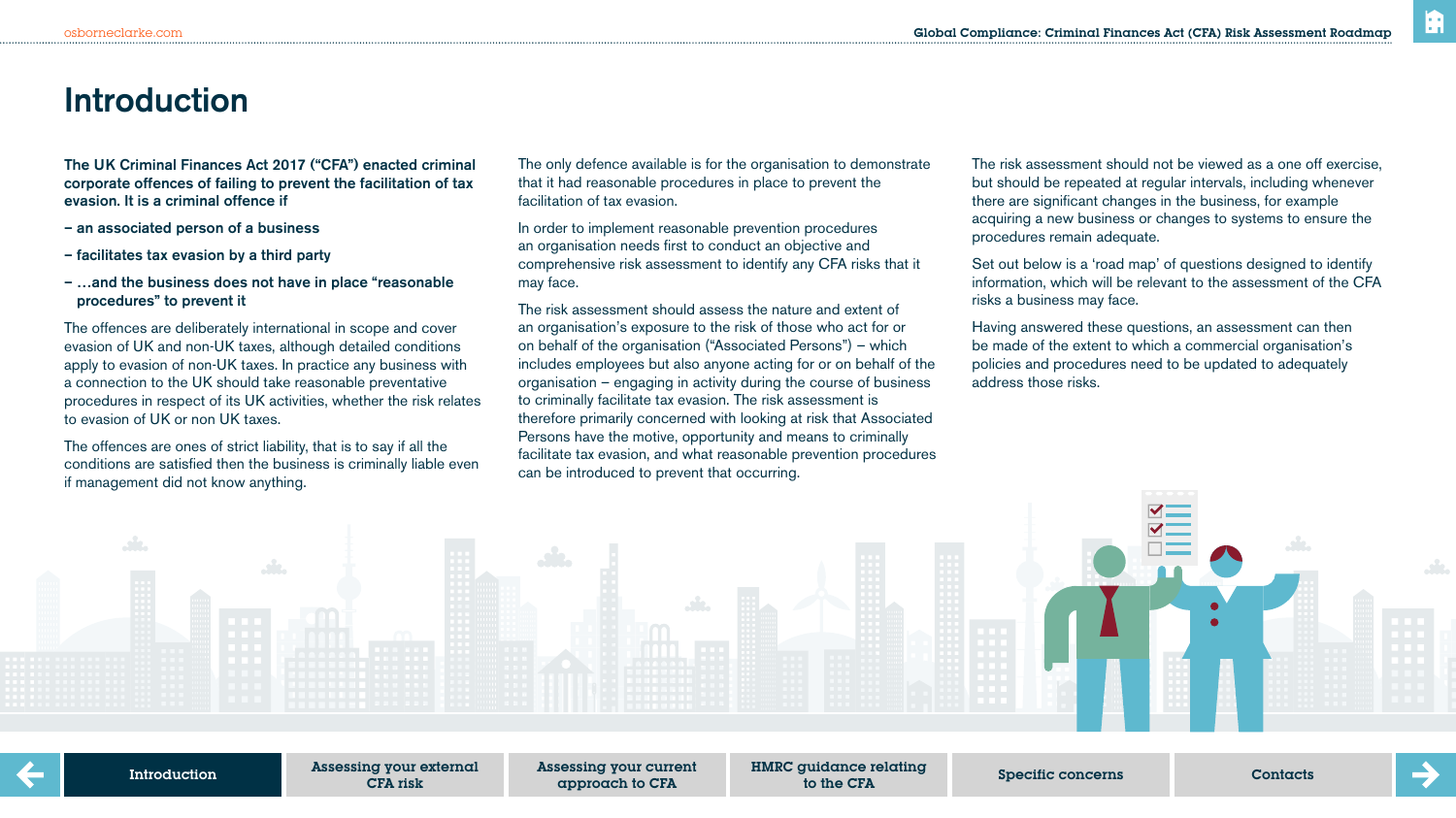## **1. Assessing your external CFA risk**

### 1.1 Identification of Associated Persons

- □ Aside from employees do you know who your Associated Persons are (any person or entity that performs services for or on behalf of the organisation)?
- $\Box$  Have your Associated Persons carried out risk assessments and implemented reasonable prevention procedures?
- $\Box$  Do you have controls and/or operational oversight as to what
- $\Box$  Which other countries do you in? (do you have suppliers, a countries?)
- $\Box$  Do you obtain tax advice from countries you operate in?
- $\Box$  Are any of the countries you high levels of tax secrecy an

according to the OECD)?

For more information on this readman, and any of the others in our Global Compliance Beadman series, please get in touch with the Osborne Clarke team <mark>[here.](https://sites-osborneclarke.vuturevx.com/82/6426/pages/global-compliance-roadmaps.asp)</mark> CFA risk: For more information on this roadmap, and any of the others in our Global Compliance Roadmap<br>series, please act in touch with the Osberne Clarke team **bese** operations, customers or suppliers)?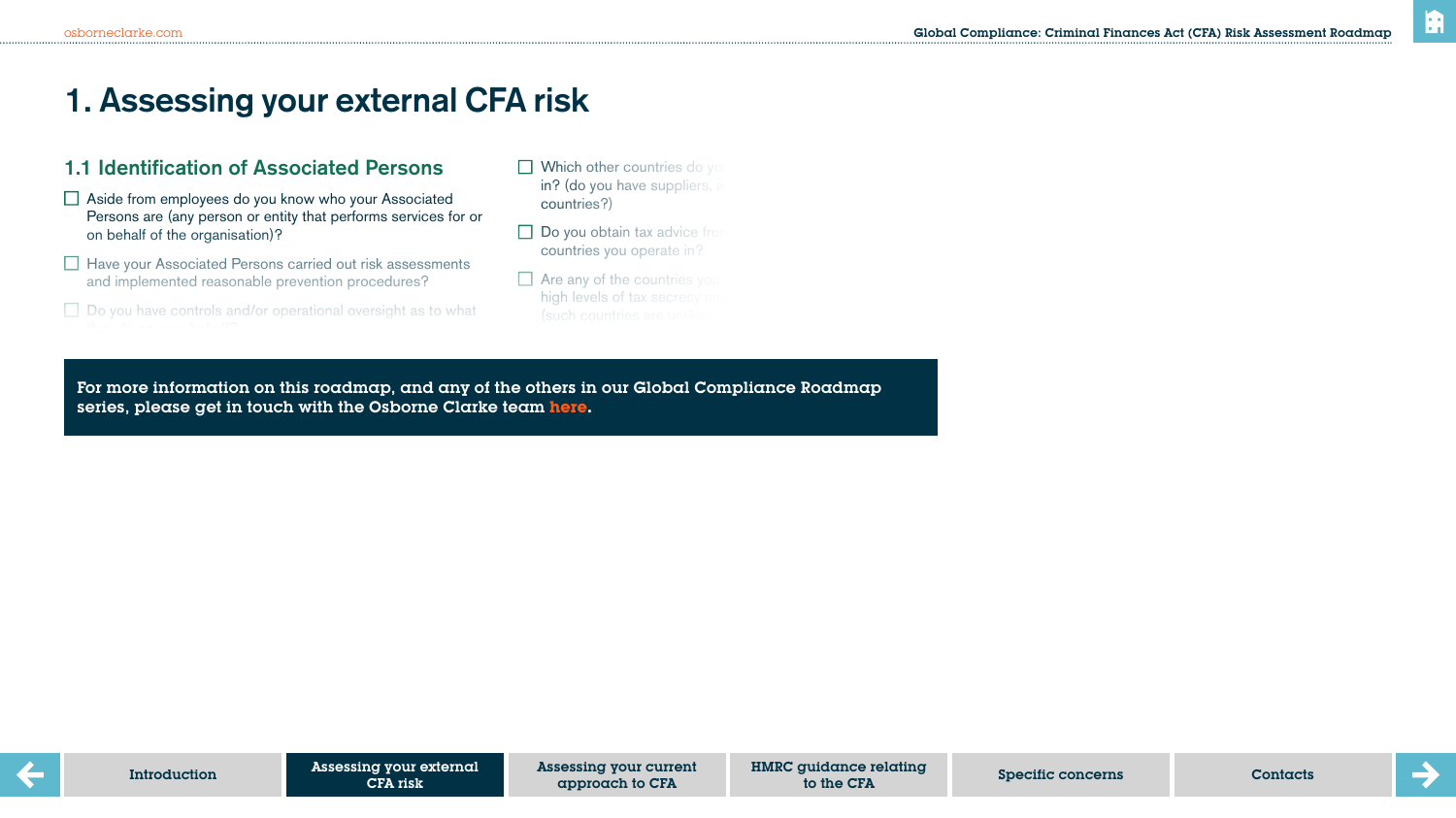## **2. Assessing your current approach to CFA**

### 2.1 Policies and procedures

 $\square$  Do you have:

(i) A tax policy?

(ii) A CFA policy?

(iii) A Code of Ethics?

### 2.2 Previous risk asse

 $\Box$  Has your organisation under assessment or consider faces and, if so, when  $w$ last undertaken?

## $\Box$  If the answer to the abo

consideration of the bribery and corruption risks

For more information on this roadmap, and any of the others in our Global Compliance Roadmap series, please get in touch with the Osborne Clarke team <mark>here.</mark><br>Explores the UKBA is similar to the UKBA is similar to the UKBA is similar to the UKBA is similar to the UKBA i  $\blacksquare$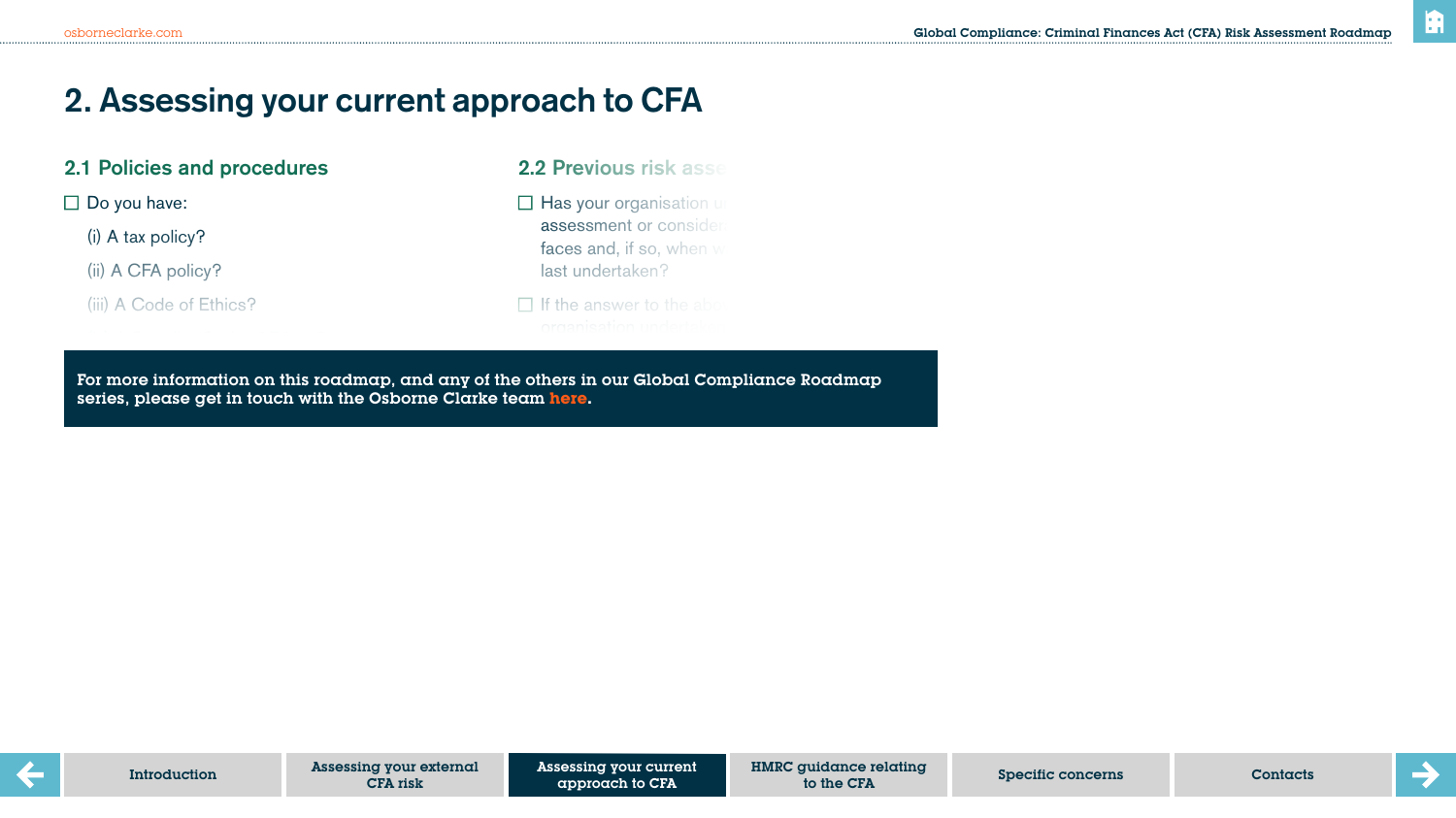## $\bullet$  **3. HMRC guidance relating to the CFA**

HMRC has issued guidance relating to what may constitute reasonable prevention procedures. It is important to measure any existing or proposed prevention procedures against the six guiding principles set out in the guidance:

### 3.1 Risk assessment

- $\Box$  Are your risk assessment procedures overseen by senior management?
- $\Box$  Does your organisation allocate appropriate resource to risk assessment, proportionate to the scale of your business and

Do you make use of relevant internal and external information

### 3.3 Tone from the top

 $\Box$  To what extent does your Board leadership to the business on example, consideration of CF consideration and direction appropriate resourcing, firm

- $\Box$  Is this message communicat statement on corporate value
- $\Box$  Is there a member of senior

Have  $\mathcal{L}_\text{max}$  support functions constraints constraints constraints constraints constraints constraints of

or more miemanon on mis reaamap, and a<br>exist risks ast in terms with the Coherne C series, please get in touch with the Osborne Clarke team <mark>here</mark>. (i.e. tax, finance, legal, compliance)? For more information on this roadmap, and any of the others in our Global Compliance Roadmap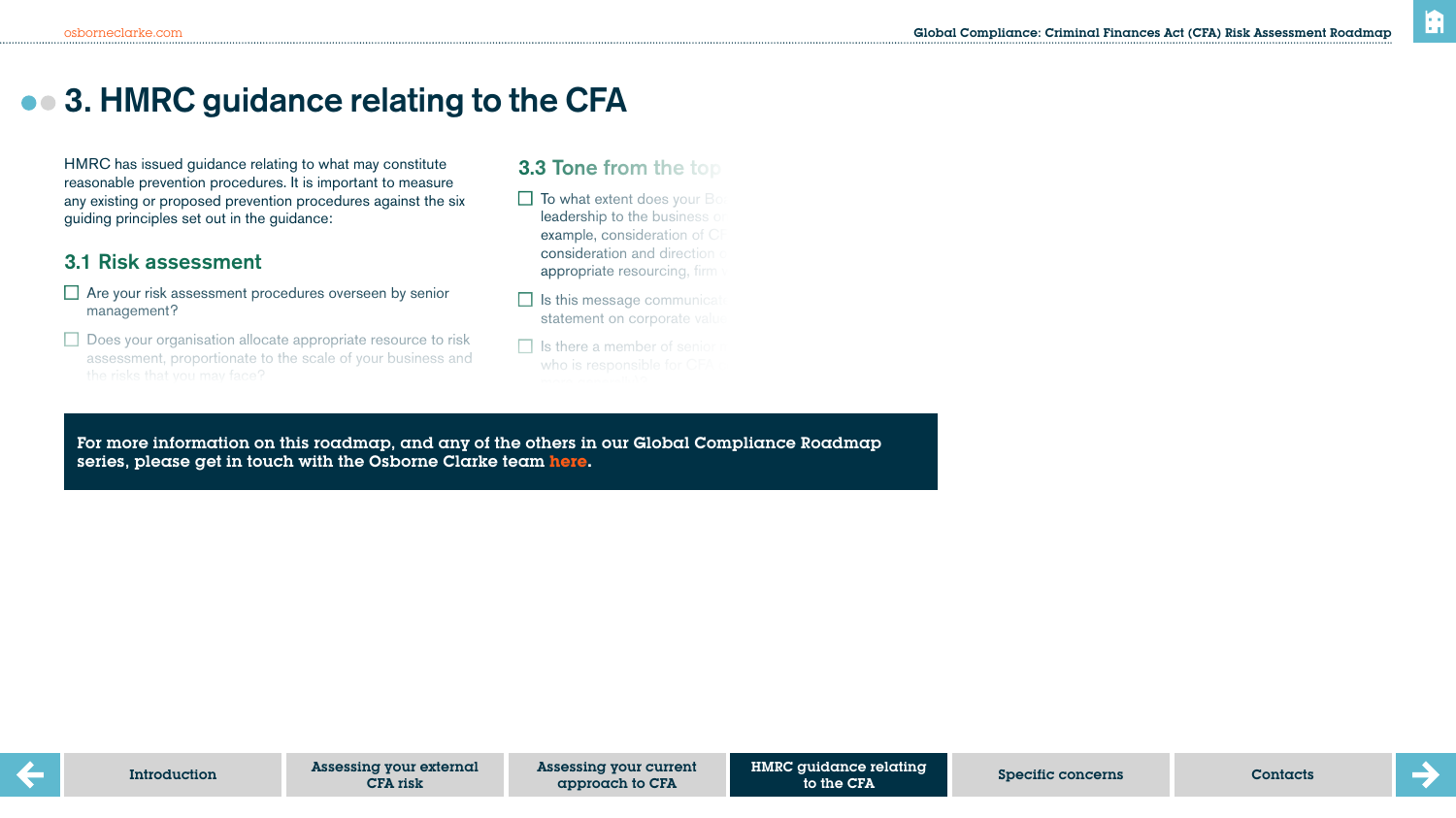## **3. HMRC guidance relating to the CFA**

 $\Box$  What steps do you take to address or manage the CFA risk arising through third parties?

For example, does your organisation:

- (i) Have a systematic approach for engaging third parties consistently across the business?
- (ii) Do you have CFA or other clauses in your contracts with third parties to mitigate against facilitation of tax evasion risks (such as requiring them to comply with applicable laws, comply with a supplier code of conduct, provide a

 $\mathcal{O}(\mathcal{O}_\mathcal{A}(\mathcal{O}_\mathcal{A}(\mathcal{O}_\mathcal{A}(\mathcal{O}_\mathcal{A}(\mathcal{O}_\mathcal{A}(\mathcal{O}_\mathcal{A}(\mathcal{O}_\mathcal{A}(\mathcal{O}_\mathcal{A}(\mathcal{O}_\mathcal{A}(\mathcal{O}_\mathcal{A}(\mathcal{O}_\mathcal{A}(\mathcal{O}_\mathcal{A}(\mathcal{O}_\mathcal{A}(\mathcal{O}_\mathcal{A}(\mathcal{O}_\mathcal{A}(\mathcal{O}_\mathcal{A}(\mathcal{O}_\mathcal{A}(\mathcal{O}_\mathcal{$ 

### **3.5 Communications**

- $\Box$  Does your organisation provide employees?
	- $(i)$  is that training tailored so training relative to their rol
	- $(iii)$  How often is the training
	- (iii) Does this differ for perso

for the training was given and who took part  $\mathcal{O}(n)$ 

be achieved?

For more information on this roadmap, and any of the others in our Global Compliance Roadmap  $\alpha$  is so, does it record when the training took place, when the training took place, when the training took place, when the training took place, when the training took place, when the training took place, when the train series, please get in touch with the Osborne Clarke team **[here.](https://sites-osborneclarke.vuturevx.com/82/6426/pages/global-compliance-roadmaps.asp)**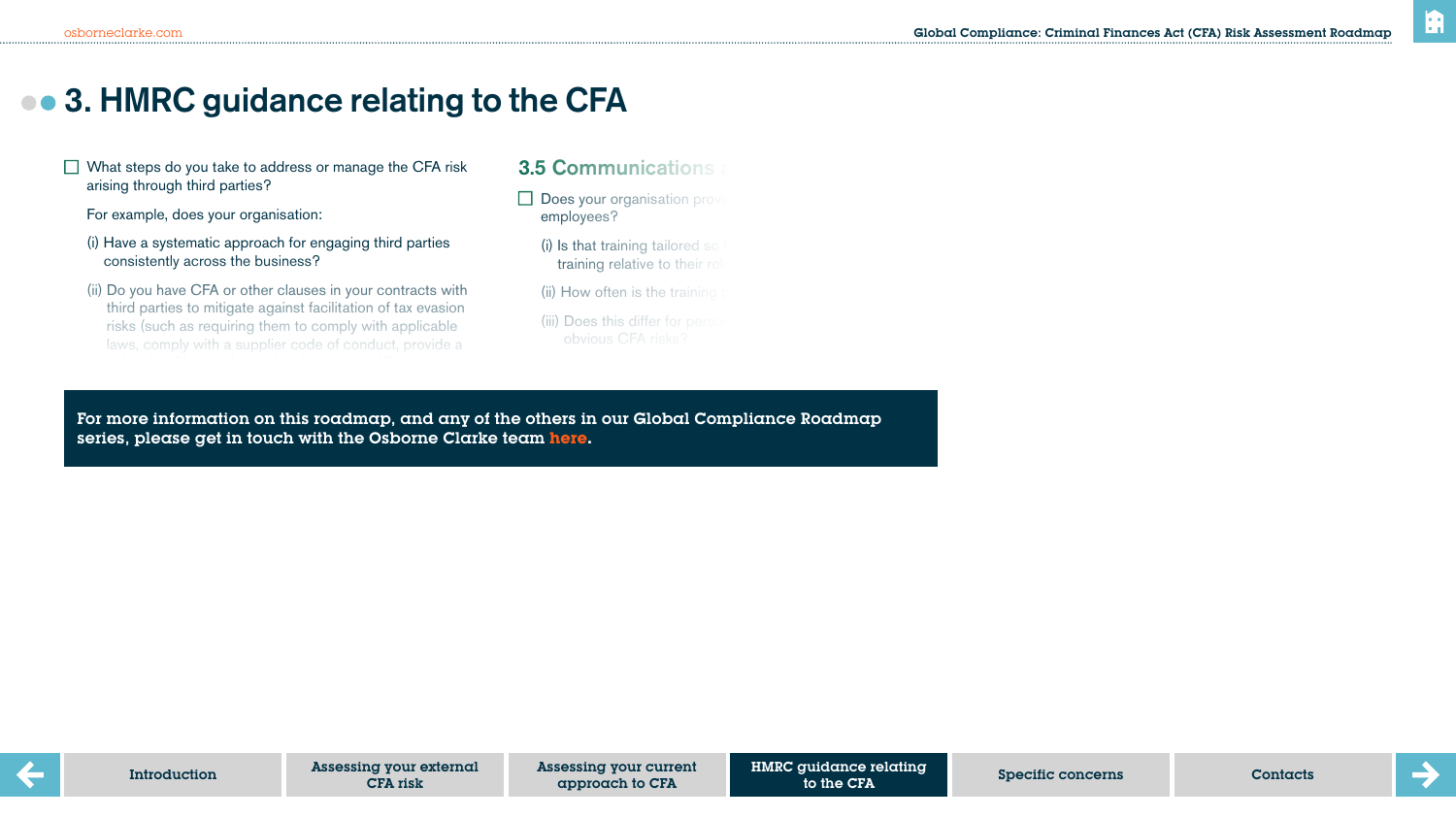## **4. Specific concerns**

- $\Box$  Have any potential CFA issues (red flags) been identified as part of any internal or external audits conducted within the past 5 years? If so, how were these dealt with?
- $\Box$  Have any whistleblower reports referred to a potential CFA issues within the past 5 years? If so, how were these dealt with?
- $\Box$  Are you aware of any allegations, inquiries, investigations, prosecutions or other actions by a State regulator or prosecutor which may indicate a CFA issue connected to your organisation or a third party that performs

Do you have any other concerns or awareness of any behaviour, or other red flags, which may indicate a

For more information on this roadmap, and any of the others in our Global Compliance Roadmap series, please get in touch with the Osborne Clarke team **[here.](https://sites-osborneclarke.vuturevx.com/82/6426/pages/global-compliance-roadmaps.asp)**